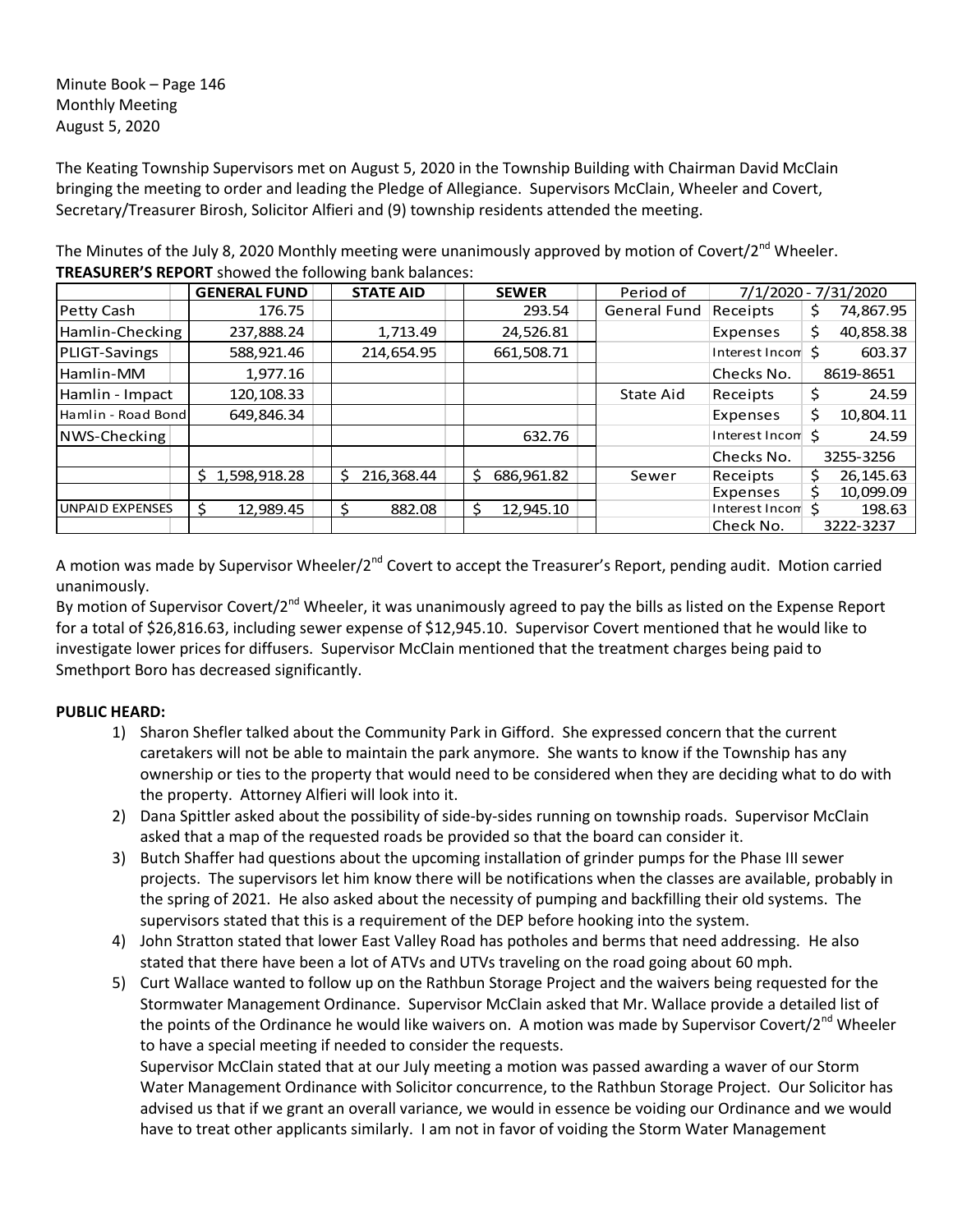Ordinance and therefore I make a motion to rescind the award of an overall exception on our Storm Water Management Ordinance to the Rathbun Storage Project. The motion was 2<sup>nd</sup> by Supervisor Covert. Motion carried unanimously.

# **ROADMASTER REPORT**

The road crew has installed a total of 35 sluice pipes and cleaned 4 ½ miles of ditches and berms on Bordell Road. They have installed a total of 22 sluice pipes and cleaned 3 1/2 miles of ditches and berms on East Valley Road. They are currently painting bridge beams and grading dirt roads. They will start spot paving next week. Intermunicipal help with seal coating will start on 8/17/2020.

The grinding and re-profiling project on East Valley and Bordell Roads is also scheduled to start on 8/17/2020. A motion was made by Supervisor McClain/2<sup>nd</sup> Wheeler to use the allowable Impact Fee money and the remainder from the PLIGIT savings account to fund the additional \$138,194.60 to include other areas of Bordell Road and Bordell Crossroads to the project. Motion carried unanimously.

# **BIDS:** 2002 Ford F550

- 1) Chris Drum submitted a bid for \$2,525.00
- 2) Mike Veneziano submitted a bid for \$2,607.00 A motion was made by Supervisor Covert/2<sup>nd</sup> Wheeler to sell the 2002 Ford F550 to the highest bidder. Motion carried unanimously.

## **COMMUNICATIONS:**

- 1) Communication was received from the 2020 Census that non-response follow-up is starting in our area. Residents are urged to cooperate with the census takers.
- 2) There will be a Collection Event at the Otto-Eldred Joint School on August 22, 2020 from 9:00 till 1:00.
- 3) Hamlin Library Report July 2020
- 4) PSATS July News Bulletin

### **OLD BUSINESS:**

- 1) Supervisor Covert observed a truck owned by C & R Boring as it was crossing a bridge with a 3 ton weight limit. The C & R Boring site supervisor was immediately contacted. Supervisor Covert has done research on placing cameras and signage on the bridge. The bridge will be closed starting around September 1, 2020 for approximately 6 weeks for repairs.
- 2) Phase III updates the boring is ahead of schedule but more focus is needed on the day to day activities of the contractor. Complaints have been received about the mud and open holes. The Conservation District has also received complaints. The Engineer and Solicitor have been contacted by the Township. Resident costs are going to be significantly less that first projected.
- 3) A motion was made by Supervisor Covert/2<sup>nd Wheeler</sup> to pay Requisition #56 in the amount of \$820,707.19.
- 4) A motion was made by Supervisor Wheeler/2<sup>nd</sup> Covert to accept Keating Township Ordinance #103 RUS Bond Ordinance for ISSUANCE OF TWO (2) FULLY REGISTERED GENERAL OBLIGATION BONDS, SERIES OF 2020, NO. AR-1 AND NO. AR-2, IN THE PRINCIPAL AMOUNT OF \$6,556,000 ADDITIONALLY, BOND NO. AR-2 IN THE PRINCIPAL AMOUNT OF \$2,962,000. Motion carried unanimously.
- 5) CEO position Resumes have been reviewed by the Supervisors. 3 candidates to be called in for interviews.
- 6) A motion was made by Supervisor Wheeler/2<sup>nd</sup> Covert to use County Liquid Fuel allocation for aggregates in the amount of \$9,077.47. Motion carried unanimously.
- 7) Workforce Solutions has extended the Internship. A motion was made by Supervisor Covert/2<sup>nd</sup> Wheeler to accept the extension. Covert – Aye, Wheeler – Aye, McClain – Abstain.

### **NEW BUSINESS:**

1) Supervisor Covert withdrew his request for resignation with the statement that if anyone expresses interest in the position, he will step down. He would also like to start thinking about having a working supervisor, at least part time.